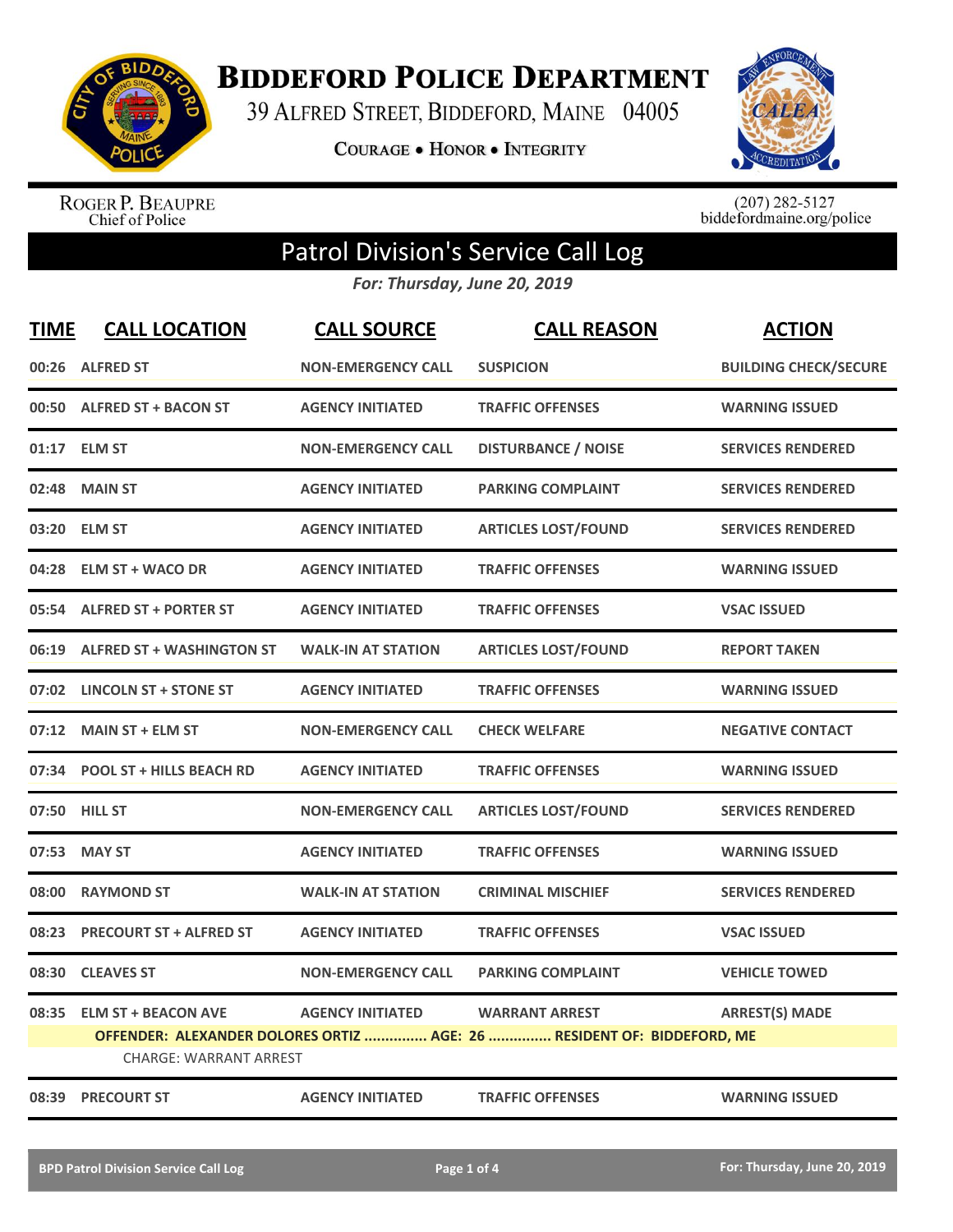| <b>TIME</b> | <b>CALL LOCATION</b>           | <b>CALL SOURCE</b>        | <b>CALL REASON</b>          | <b>ACTION</b>                |
|-------------|--------------------------------|---------------------------|-----------------------------|------------------------------|
| 08:54       | ALFRED ST + POOL ST            | <b>NON-EMERGENCY CALL</b> | <b>CHECK WELFARE</b>        | <b>GONE ON ARRIVAL</b>       |
| 09:00       | <b>PRECOURT ST</b>             | <b>AGENCY INITIATED</b>   | <b>TRAFFIC OFFENSES</b>     | <b>VSAC ISSUED</b>           |
| 09:20       | <b>BIDDEFORD GATEWAY CTR</b>   | <b>AGENCY INITIATED</b>   | <b>TRAFFIC OFFENSES</b>     | <b>VSAC ISSUED</b>           |
|             | 09:31 HILL ST + RAYMOND ST     | <b>NON-EMERGENCY CALL</b> | <b>PARKING COMPLAINT</b>    | <b>SERVICES RENDERED</b>     |
|             | 09:33 POOL ST                  | <b>NON-EMERGENCY CALL</b> | <b>CHECK WELFARE</b>        | <b>TRANSPORT TO HOSPITAL</b> |
| 09:55       | <b>POOL ST + MARBLEHEAD LN</b> | <b>AGENCY INITIATED</b>   | <b>TRAFFIC OFFENSES</b>     | <b>WARNING ISSUED</b>        |
| 10:17       | <b>MAIN ST</b>                 | <b>NON-EMERGENCY CALL</b> | <b>MENTAL ILLNESS CASES</b> | <b>REPORT TAKEN</b>          |
|             | 10:38 ELM ST                   | <b>WALK-IN AT STATION</b> | <b>DOMESTIC COMPLAINTS</b>  | <b>REPORT TAKEN</b>          |
|             | 10:44 WEST ST                  | <b>NON-EMERGENCY CALL</b> | <b>TREES BLOCKING VIEW</b>  | <b>REFERRED OTHER AGENCY</b> |
|             | 10:46 GUINEA RD + WEST ST      | <b>NON-EMERGENCY CALL</b> | <b>TRAFFIC COMPLAINT</b>    | <b>SERVICES RENDERED</b>     |
| 10:49       | <b>ELM ST + DARTMOUTH ST</b>   | <b>AGENCY INITIATED</b>   | <b>TRAFFIC OFFENSES</b>     | <b>WARNING ISSUED</b>        |
| 10:55       | <b>ALFRED ST</b>               | <b>AGENCY INITIATED</b>   | <b>TRAFFIC OFFENSES</b>     | <b>VSAC ISSUED</b>           |
|             | 11:06 WEST ST + GUINEA RD      | <b>AGENCY INITIATED</b>   | <b>TRAFFIC OFFENSES</b>     | <b>VSAC ISSUED</b>           |
|             | 11:12 ALFRED ST                | <b>AGENCY INITIATED</b>   | <b>TRAFFIC OFFENSES</b>     | <b>WARNING ISSUED</b>        |
| 11:25       | <b>MAY ST</b>                  | <b>AGENCY INITIATED</b>   | <b>TRAFFIC OFFENSES</b>     | <b>WARNING ISSUED</b>        |
|             | 11:39 ALFRED ST                | <b>AGENCY INITIATED</b>   | <b>TRAFFIC OFFENSES</b>     | <b>WARNING ISSUED</b>        |
|             | 11:46 ARENA DR                 | <b>AGENCY INITIATED</b>   | <b>TRAFFIC OFFENSES</b>     | <b>WARNING ISSUED</b>        |
|             | <b>11:52 MAIN ST</b>           | <b>AGENCY INITIATED</b>   | <b>TRAFFIC OFFENSES</b>     | <b>VSAC ISSUED</b>           |
|             | 12:01 UNION ST                 | <b>OTHER</b>              | <b>PAPERWORK</b>            | <b>SERVICES RENDERED</b>     |
|             | 12:08 ELM ST                   | <b>E-911 CALL</b>         | <b>SUSPICION</b>            | <b>NEGATIVE CONTACT</b>      |
|             | 12:13 MAIN ST                  | <b>NON-EMERGENCY CALL</b> | <b>ARTICLES LOST/FOUND</b>  | <b>SERVICES RENDERED</b>     |
|             | 12:36 LINCOLN ST               | <b>E-911 CALL</b>         | 911 MISUSE                  | <b>NO ACTION REQUIRED</b>    |
|             | 12:44 BRADBURY ST              | <b>NON-EMERGENCY CALL</b> | <b>PARKING COMPLAINT</b>    | <b>PARKING TICKET ISSUED</b> |
|             | 13:30 HAZEL ST                 | <b>E-911 CALL</b>         | 911 MISUSE                  | <b>FIELD INTERVIEW</b>       |
|             | 13:45 MIDDLE ST                | <b>RADIO</b>              | <b>PARKING COMPLAINT</b>    | <b>SERVICES RENDERED</b>     |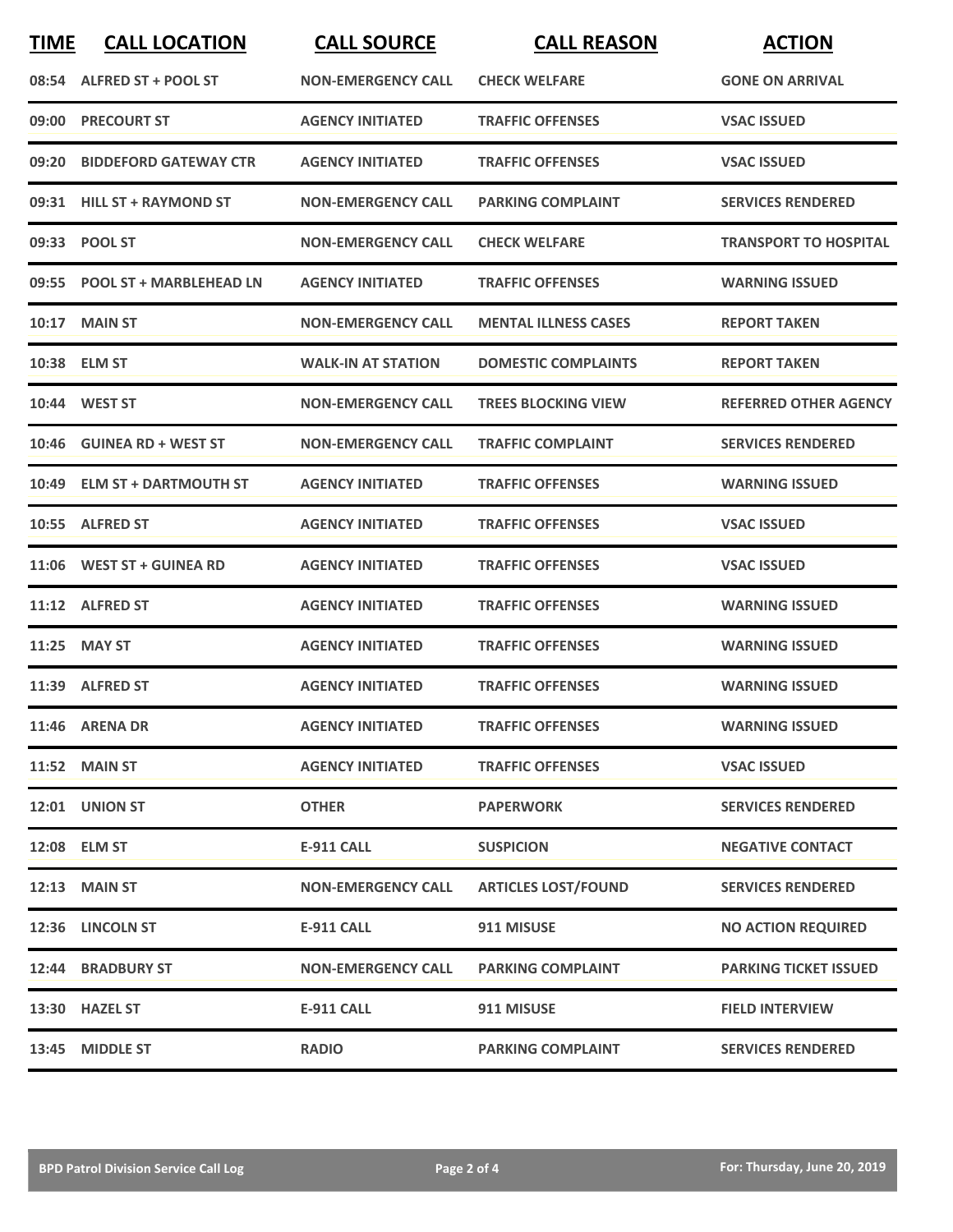**TIME CALL LOCATION CALL SOURCE CALL REASON ACTION**

**13:56 ALFRED ST NON-EMERGENCY CALL PUBLIC URINATION OR DEFECATIO ARREST(S) MADE**

**OFFENDER: MICHAEL DAVID BISSONNETTE ............... AGE: 54 ............... RESIDENT OF: BIDDEFORD, ME**

CHARGE: WARRANT ARREST

CHARGE: CRIMINAL TRESPASS

CHARGE: PUBLIC URINATION OR DEFECATION

|       | 14:05 ELM ST                                                   | <b>AGENCY INITIATED</b>   | <b>PAPERWORK</b>                                                                                                | <b>NEGATIVE CONTACT</b>      |
|-------|----------------------------------------------------------------|---------------------------|-----------------------------------------------------------------------------------------------------------------|------------------------------|
|       | 14:18 ALFRED ST                                                | <b>NON-EMERGENCY CALL</b> | <b>ARTICLES LOST/FOUND</b>                                                                                      | <b>SERVICES RENDERED</b>     |
|       | 14:31 ELM ST                                                   | <b>AGENCY INITIATED</b>   | <b>PAPERWORK</b>                                                                                                | <b>PAPERWORK SERVED</b>      |
|       | 14:39 ELM ST                                                   | <b>WALK-IN AT STATION</b> | <b>PAPERWORK</b>                                                                                                | <b>SERVICES RENDERED</b>     |
|       | 14:43 ALFRED ST                                                | <b>AGENCY INITIATED</b>   | <b>PRISONER PROCESS</b>                                                                                         | <b>SERVICES RENDERED</b>     |
|       | 14:49 ALFRED ST                                                | <b>NON-EMERGENCY CALL</b> | <b>COURT ORDERED CHECK IN</b>                                                                                   | <b>SERVICES RENDERED</b>     |
| 15:48 | <b>GEORGE ST</b>                                               | <b>NON-EMERGENCY CALL</b> | <b>THEFT</b>                                                                                                    | <b>REPORT TAKEN</b>          |
|       | 15:54 ALFRED ST + BARRA RD                                     | <b>NON-EMERGENCY CALL</b> | <b>LIGHTS MALFUNCTIONING</b>                                                                                    | <b>REFERRED OTHER AGENCY</b> |
|       | 15:55 RAY ST                                                   | <b>AGENCY INITIATED</b>   | <b>PARKING COMPLAINT</b>                                                                                        | <b>SERVICES RENDERED</b>     |
|       | 16:13 ALFRED ST                                                | <b>WALK-IN AT STATION</b> | <b>PAPERWORK</b>                                                                                                | <b>SERVICES RENDERED</b>     |
|       | 16:28 ELM ST                                                   | <b>AGENCY INITIATED</b>   | <b>PAPERWORK</b>                                                                                                | <b>NEGATIVE CONTACT</b>      |
|       | 16:40 ELM ST                                                   | <b>E-911 CALL</b>         | 911 MISUSE                                                                                                      | <b>SERVICES RENDERED</b>     |
| 16:59 | <b>SOUTH ST</b>                                                | <b>AGENCY INITIATED</b>   | <b>TRAFFIC OFFENSES</b>                                                                                         | <b>VSAC ISSUED</b>           |
|       | 17:05 CRESCENT ST                                              | <b>AGENCY INITIATED</b>   | <b>PAPERWORK</b>                                                                                                | <b>PAPERWORK SERVED</b>      |
|       | 17:46 ELM ST                                                   | <b>AGENCY INITIATED</b>   | <b>TRAFFIC OFFENSES</b>                                                                                         | <b>VSAC ISSUED</b>           |
|       | 17:47 GEORGE ST                                                | <b>E-911 CALL</b>         | <b>SUSPICION</b>                                                                                                | <b>SERVICES RENDERED</b>     |
|       | 18:15 MAIN ST + FOSS ST                                        | <b>AGENCY INITIATED</b>   | <b>TRAFFIC OFFENSES</b>                                                                                         | <b>WARNING ISSUED</b>        |
|       | 18:23 UNION ST                                                 | <b>AGENCY INITIATED</b>   | <b>PAPERWORK</b>                                                                                                | <b>NEGATIVE CONTACT</b>      |
|       | 18:33 UNION ST + WENTWORTH ST<br><b>CHARGE: WARRANT ARREST</b> | <b>AGENCY INITIATED</b>   | PAPRWORK SERVED/WARRANT AR ARREST(S) MADE<br>OFFENDER: ROBERT JOHN HUNTLEY  AGE: 24  RESIDENT OF: BIDDEFORD, ME |                              |
|       | 19:15 AMHERST ST                                               | <b>NON-EMERGENCY CALL</b> | <b>ASSIST PD AGENCY</b>                                                                                         | <b>NO ACTION REQUIRED</b>    |
|       | 19:35 ELM ST                                                   | <b>E-911 CALL</b>         | <b>DOMESTIC COMPLAINTS</b>                                                                                      | <b>REPORT TAKEN</b>          |
|       | 20:05 ALFRED ST                                                | <b>WALK-IN AT STATION</b> | <b>COURT ORDERED CHECK IN</b>                                                                                   | <b>SERVICES RENDERED</b>     |